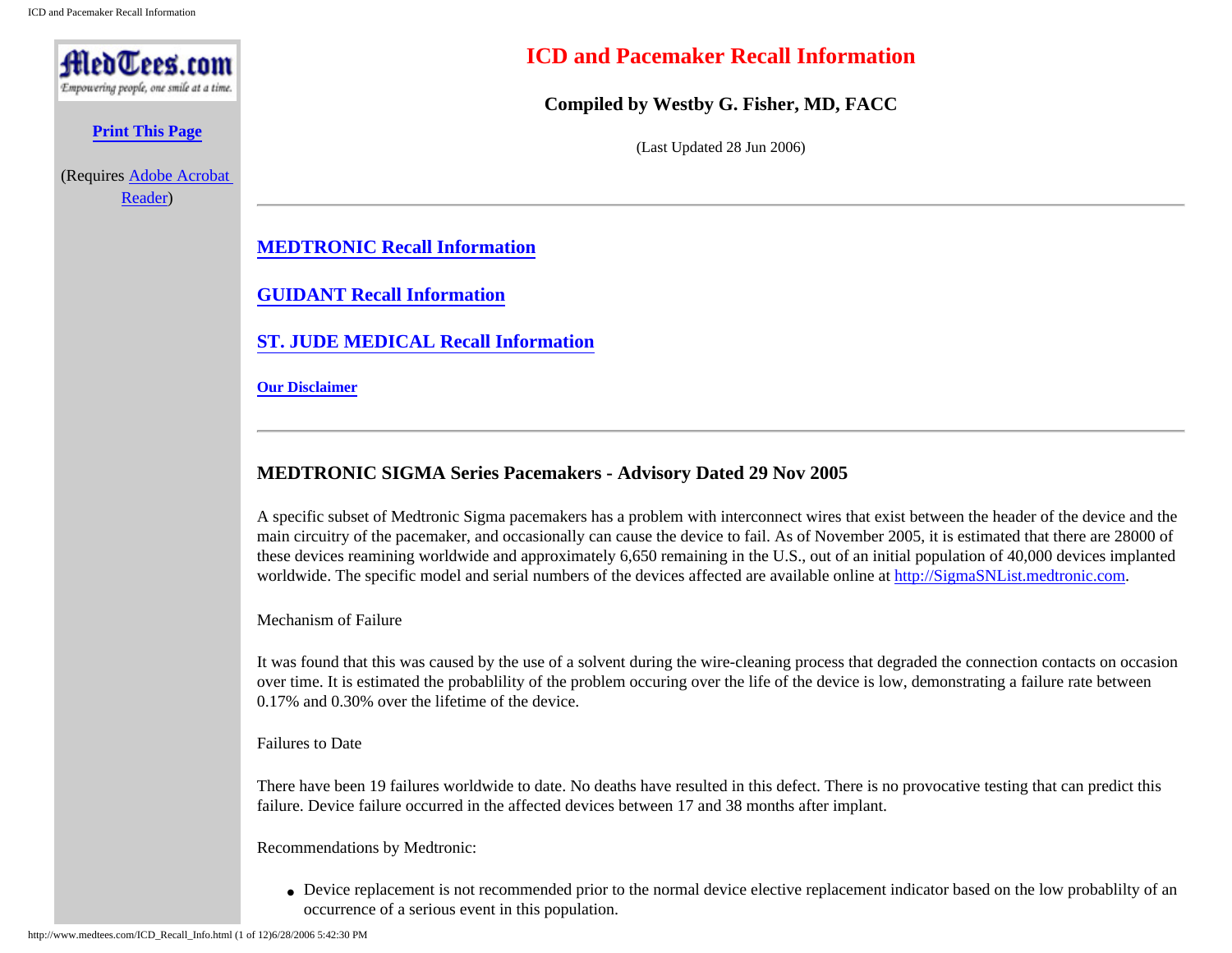- Continue routine follow-up.
- Patients should seek attention immediately if they experience loss of conciousness or lightheadedness.
- Patients shuld discuss with their doctor if replacement is warranted given their particular medical history and balancing the relative risks of an invasive procedure. Medtronic will replace the device if it is deemed necessary with an unaffected Sigma pacemaker or Kappa 700 model pacemaker. Upgraded devices will be charged the difference between the price of the upgraded device and the device being replaced. \$800 of unreimbursed medical expenses will also be funded by Medtronic.

# **MEDTRONIC MARQUIS Family of ICD and CRT-D Devices**

Includes the following devices manufactured BEFORE December, 2003:

- 1. Medtronic Marquis DR, Model 7274
- 2. Medtronic Marquis VR, Model 7230
- 3. Medtronic Insync Marquis, Model 7277
- 4. Medtronic Insync II Marquis, Model 7289
- 5. Medtronic Insync III Marquis, Model 7279

Mechanism of Failure

Found to have a battery short, particularly in the second half of the device's overall battery life. NOTE: Only effects devices MANUFACTURED before December, 2003. See [www.medtronicinfo.com](http://www.medtronicinfo.com/) for more specific information about your device and the recall in general.

### Failures to Date

17 devices have failed as of June 15, 2005 of 87,000 produced (0.2%), 12 in the second half of the battery life of the device. Of these 9 occurred in the last quarter of device life, and six occurred in the last 10% of device file. No reported cases of serious injuries or deaths so far, according to a Medtronic "dear doctor" letter dated 1 July 2005. Of the 17 returns, 11 occurred by detection of a routine follow-up visit or hospitalization, five were detected by warmth of the pocket, and one patient experienced symptoms of a slow heart rate (dizziness, lightheadedness, or loss of conciousness briefly).

Medtronic's follow-up recommendations:

- Conduct quarterly (every 3 month) follow-up of the device
- Inform patients that if they experience warmth around the device to seek follow-up care immediately
- Be sure the doctor has programmed "ON" the low battery voltage Elective Placement Indicator Alert to "ON HIGH." This results in an audible tone in the case where battery depletion occurs slowly over a number of days. NOTE THAT MOST BATTERY DEPLETIONS OCCURRED RAPIDLY AND WERE NOT DETECTED BY THIS FEATURE.
- Be sure you have a hand-held magnet to test your device daily by placing the magnet over the device daily to assure an audible tone lasting approximately 20 seconds occurs. If no tome is heard, follow-up care should be sought immediately.
- Patients who are pacemaker dependent or receive frequent anti-tachycardia pacing or shocks should probably have their device replaced.

Source: Medtronic "Dear Doctor" letter dated 1 July 2005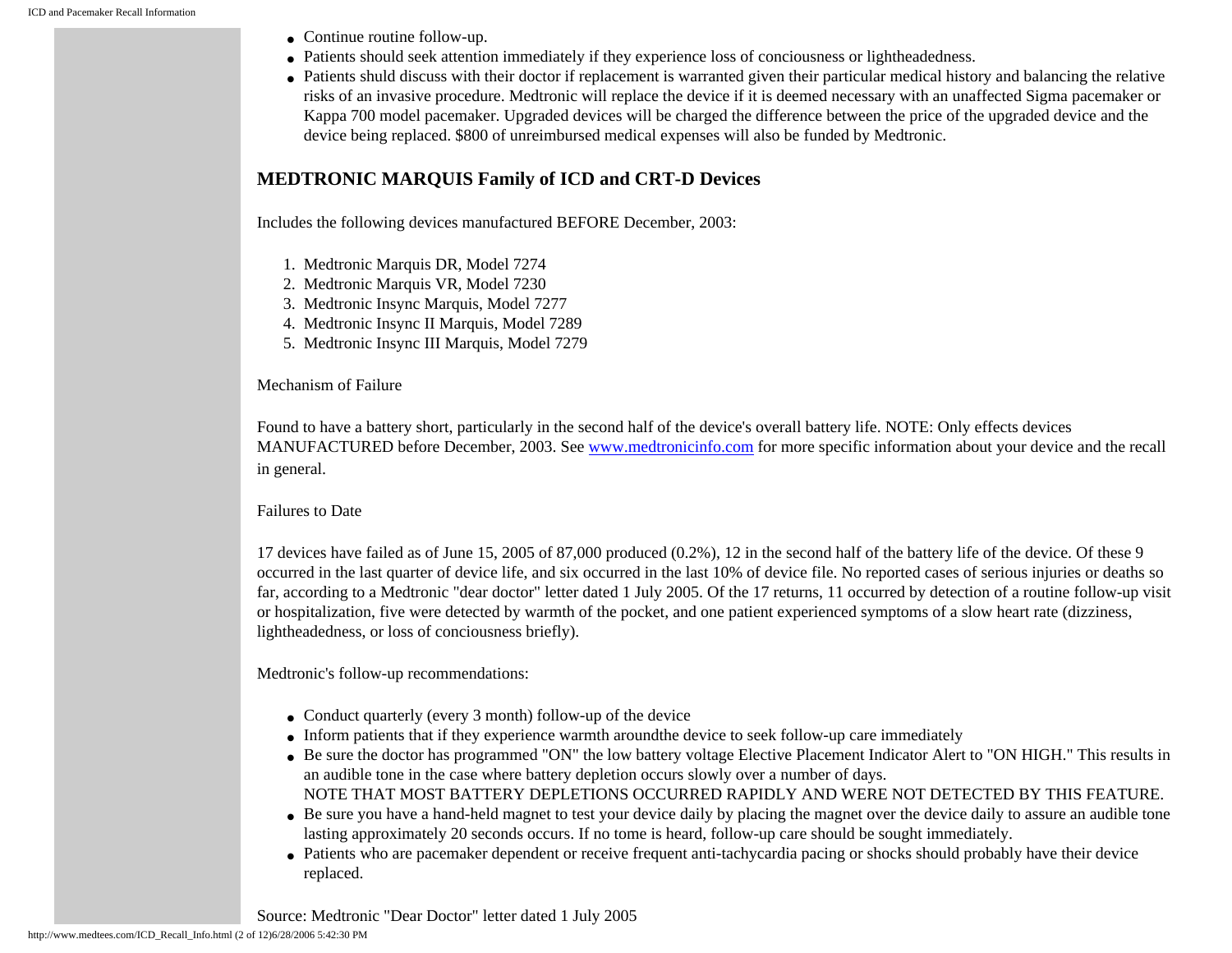**A full list of Medtronic's pacemaker and ICD performance "advisories" on Medtronic products can be found at:** [http://www.](http://www.medtronic.com/crm/performance/advisories) [medtronic.com/crm/performance/advisories](http://www.medtronic.com/crm/performance/advisories).

[Back to top](#page-0-1)

# <span id="page-2-0"></span>**GUIDANT INSIGNIA AND NEXUS PACEMAKERS, CONTAK RENEWAL TR/TR2 CARDIAC RESYNCHRONIZATION PACEMAKERS, AND VENTAK, PRISM 2, VITALITY AND VITALITY 2 IMPLANTABLE CARDIAC DEFIBRILLATORS (23 JUN 2006)**

### **Devices Effected:**

| <b>DEVICE FAMILY</b>       | <b>MODEL NUMBERS</b>                      |
|----------------------------|-------------------------------------------|
|                            | 0482, 0484, 0485, 0882, 0982, 0985, 0986  |
| <b>INSIGNIA PACEMAKERS</b> | 1190, 1192, 1194, 1195, 1198, 1290, 1291, |
|                            | 1292, 1294, 1295, 1296, 1297, 1298        |
|                            | 1325, 1326, 1328, 1390, 1392, 1394, 1395, |
| <b>NEXUS PACEMAKERS</b>    | 1398, 1426, 1428, 1432, 1466, 1467, 1468, |
|                            | 1490, 1491, 1492, 1494, 1495              |
| CONTAK RENEWAL TR          | H120, H125                                |
| CONTAK RENEWAL TR 2        | H140, H145                                |
| VENTAK PRISM 2             | 1860,1861                                 |
| <b>VITALITY</b>            | 1870, 1871, T125, T127, T135              |
| VITALITY 2                 | T165, T167, T175, T177                    |

#### PROBLEM IDENTIFIED:

Five reports of malfunction of the above devices caused by a defective low-voltage capacitor from a single component supplier that can cause these devices to malfunction. 27,200 devices have been implanted worldwide.

Clinical Implications: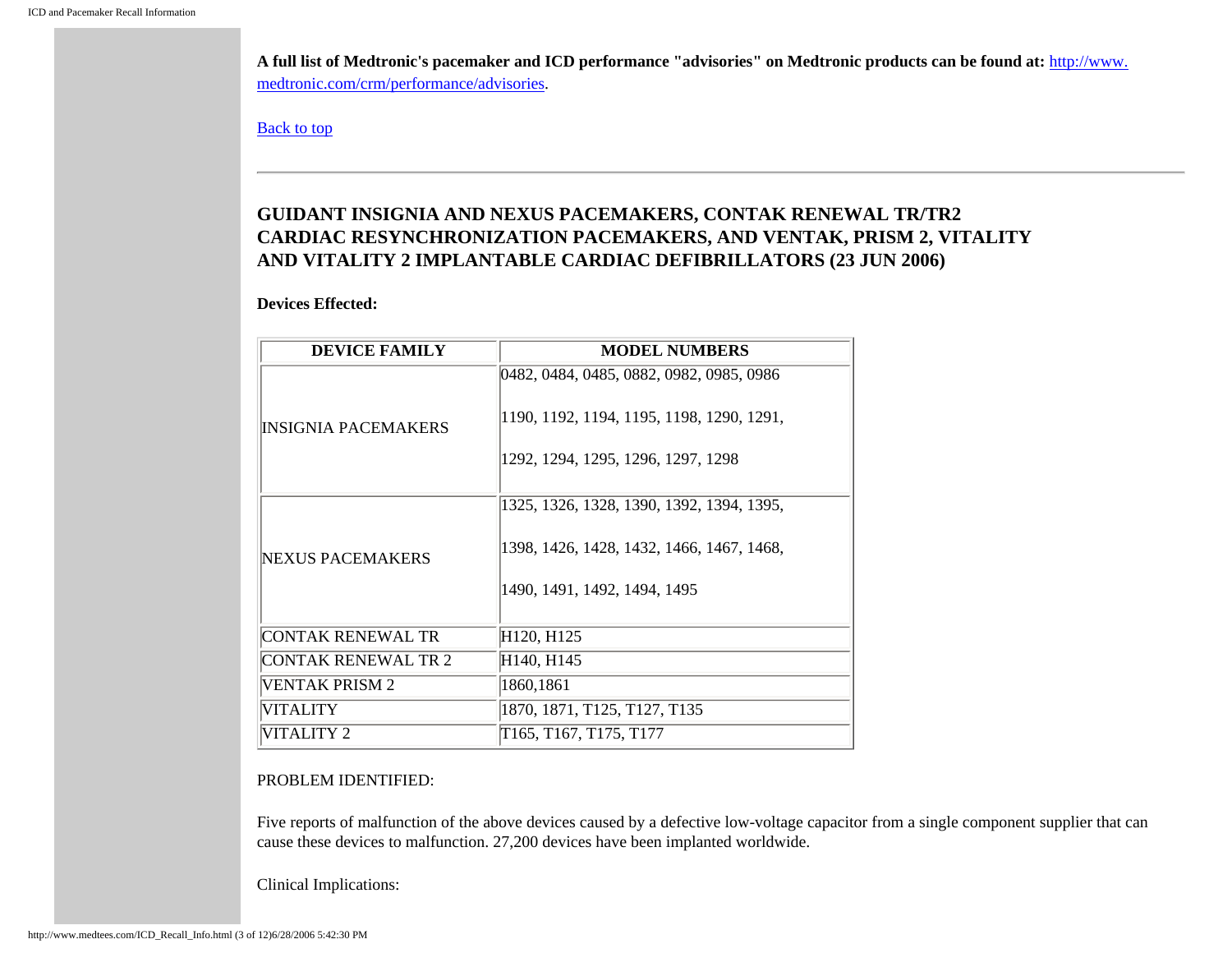This failure mechanism can result in one or more of the following device behaviors:

- Intermittent or permanent loss of output, telemetry, or premature battery depletion
- Loss of pacing therapy

To date, no deaths have been reported. Two patients experienced syncope due to loss of pacing output and reuired device replacement. One failure was discovered before device implantation.

Recommendations by Guidant:

In-clinic follow-up evaluation as soon as possible looking for abnormal device behaviours. Guidant has offered to refund up to \$2500 of the non-reimbursed medical expenses and the cost of a new device. Although NOT part of Guidant's recommendations, consieration of device replacement in pacemaker-dependent patients should be considered.

# **GUIDANT VITALITY HE and CONTAK RENEWAL 3 and 4 CARDIAC RESYNCHRONIZATION THERAPY DEFIBRILLATORS (12 May 2006)**

#### **Devices Effected:**

| <b>DEVICE FAMILY</b>           | <b>MODEL NUMBERS</b>               |
|--------------------------------|------------------------------------|
| <b>CONTAK RENEWAL 3</b>        | H170/H173/H175                     |
| <b>CONTAK RENEWAL 3 HE</b>     | H177/H179                          |
| CONTAK RENEWAL 3 AVT           | M150/M155                          |
| CONTAK RENEWAL 3 AVT HE        | M <sub>157</sub> /M <sub>159</sub> |
| VITALITY HE                    | T180                               |
| <b>CONTAK RENEWAL 4</b>        | H190/H195                          |
| CONTAK RENEWAL 4 HE            | H <sub>197</sub> /H <sub>199</sub> |
| <b>CONTAK RENEWAL 4 AVT</b>    | M170/M175                          |
| <b>CONTAK RENEWAL 4 AVT HE</b> | M177/M179                          |

#### PROBLEM IDENTIFIED:

Two reports of malfunction of the above devices occurred when the device was implanted subpectorally (BELOW THE BREAST MUSCLE) with the serial number facing the ribs. It seems the stress applied to the circuitry when the device is implanted in the position can cause the device to malfunction.

Clinical Implications:

This failure mechanism can result in one or more of the following device behaviors:

• Loss if shock therapy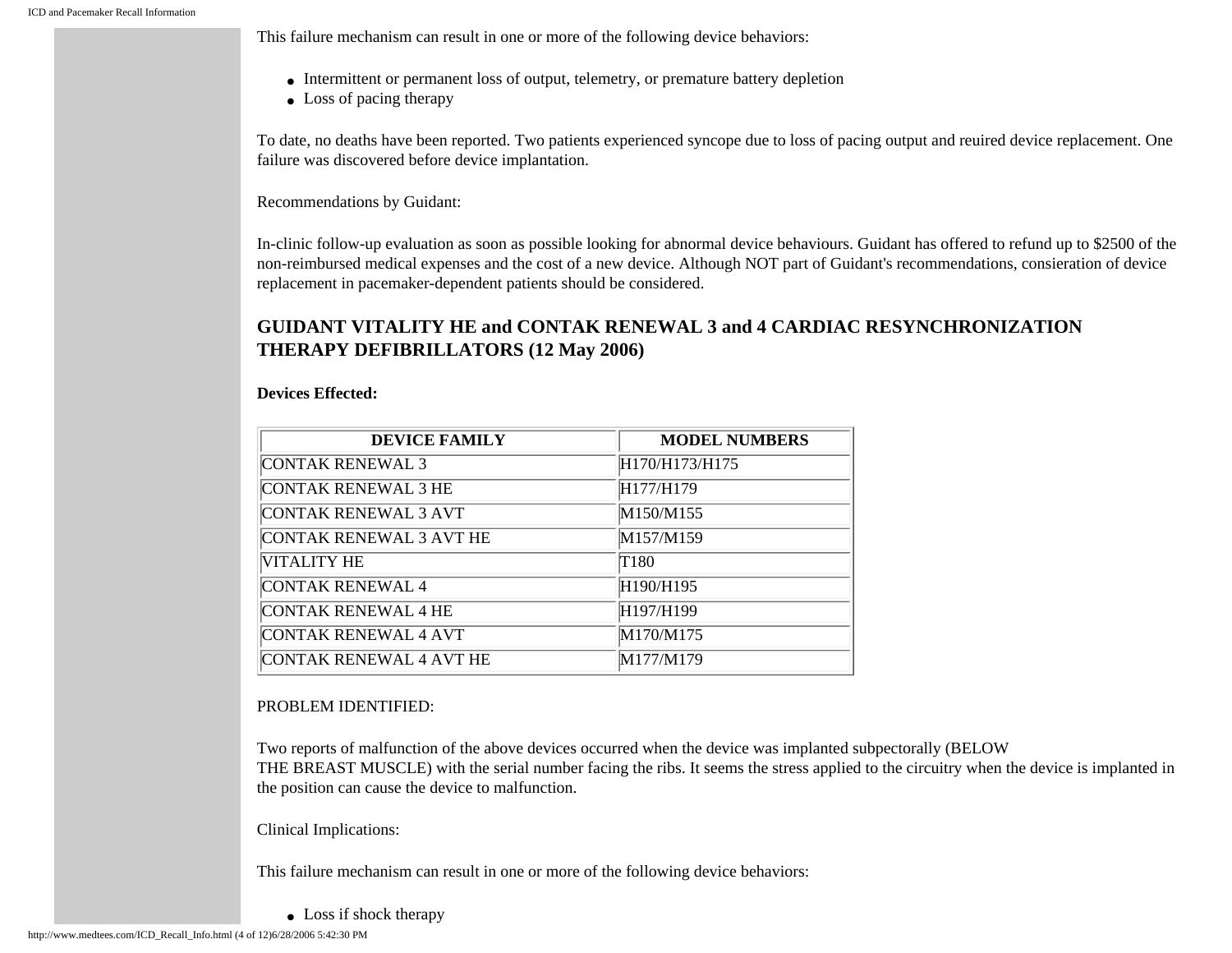- Loss of pacing therapy
- Loss of telemetry communications
- Beeping (16 tones every six hours) with a programmer warning screen displayed when interrogated

To date, no deaths have been reported. One patient required immediate external pacing and immediate device replacement due to lack of pacing therapy.

#### Recommendations by Guidant:

Obtain CXR to determine orientation of device in patients *with subpectorally-implanted devices*. If the leads exit the device in a counterclockwise orientation NO device change is needed. If the device is in a susceptible orientation, then the patient should be advised of the potential for device failure, and follow-up instituted at least once per quarter. Consider device replacement for very active patients or for patients who regularly require device therapy. Guidant has offered to refund up to \$2500 of the non-reimbursed medical expenses and the cost of a new device.

## **GUIDANT CONTACT RENEWAL AND CONTACT RENEWAL II, AND VENTAK PRIZM 2 DR DEVICES**

#### **Devices Effected:**

| DEVICE FAMILY      | <b>MODEL NUMBERS</b> |
|--------------------|----------------------|
| CONTACT RENEWAL    | <b>H135</b>          |
| CONTACT RENEWAL 2  | H <sub>155</sub>     |
| IVENTAK PRISM 2 DR | 1861                 |

### PROBLEM IDENTIFIED:

Deterioration of a wire insulator surrounding a high voltage wire within the header of the device (lead connector block) can short to the can of the device, preventing effective shock therapy to the patient. This can cause loss of ability to communicate with the device with the programmer, loss of tachycardia detection and therapy delivery, loss of pacing output, or programmer can display a red or yellow warning screen to the physician. *A September 12, 2005 subsequent communication demonstrated that the failure rate is higher than expected for Models H135 (Contact Renewal*®*) and H155 (Contact Renewel 2*®*) to 0.72-1.83% of devices implanted with 21 clinical failures and three (3) deaths attributed to this failure defect through 31 Aug 2005, but no change to management recommendations were made in that communication because failure rates remain near the estimated 0.13%).* These results were reported in a [FDA Communication dated](http://www.fda.gov/cdrh/safety/101305-guidant.html) *13 October 2005*. As a result, it was advised that doctors take these failures into account as they continue to follow the patients who retain either of these devices.

As of October 13, 2005, no additional clinical failures have been reported for the Model 1861 (Ventak Prizm® 2DR) since the FDA's July 14, 2005 Preliminary Public Health Notification. Guidant informed FDA and the clinical community that there were a total of 28 clinical failures of the Model 1861 out of 26,000 devices (0.11%), including 1 patient death, worldwide as of June 17, 2005, with no new reports since that date. Therefore, the FDA's previous recommendations remain unchanged for patients implanted with the Prizm® 2 DR

Recommendations by Guidant: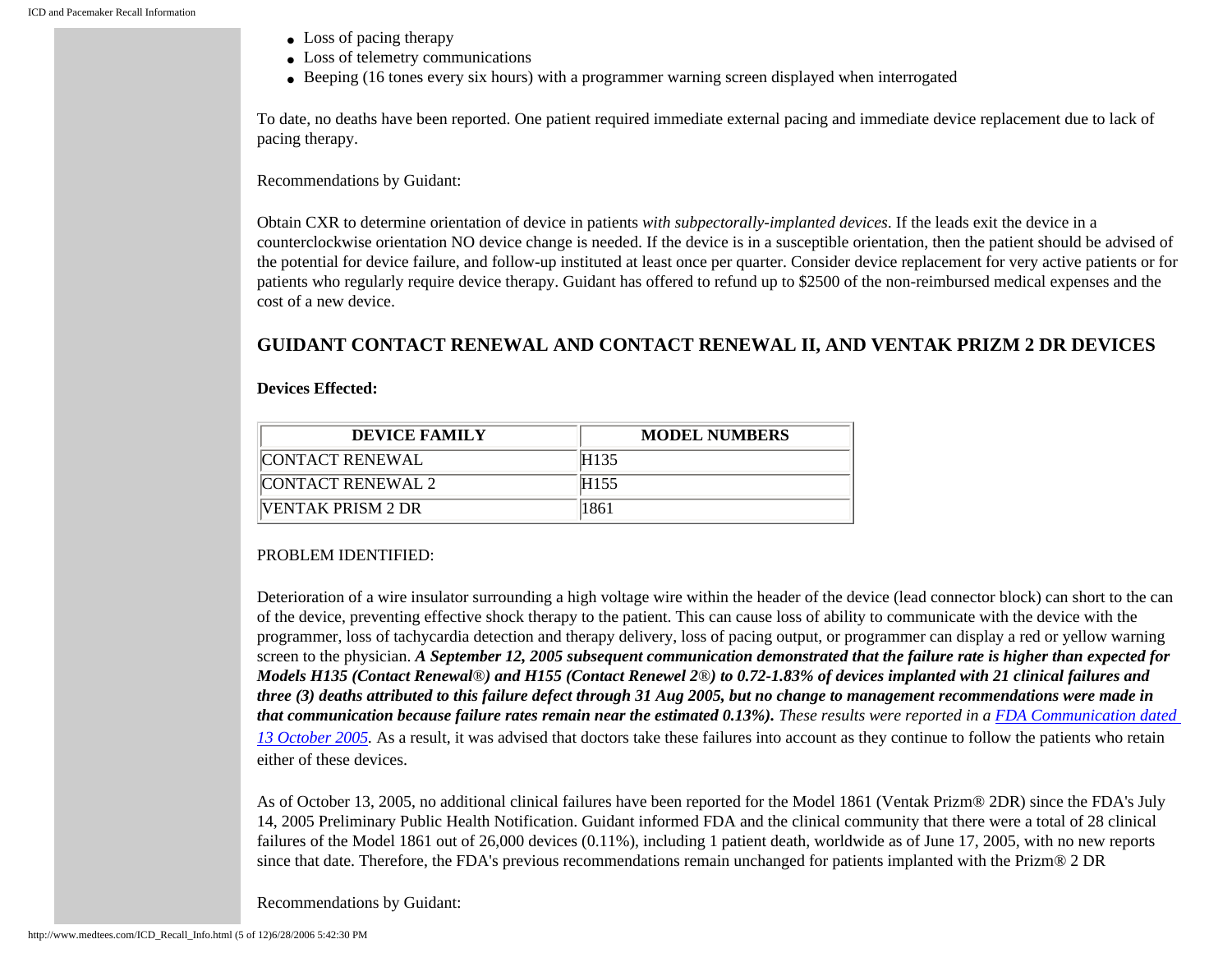Because the incidence of failure was very low, they are NOT recommending replacement of the device. There HAS been at least one death attributed to this component failure. Patient's are encouraged to discuss appropriate follow-up with their physician. Follow-up recommendations include:

- Every three month evaluations of the device
- See your doctor for evaluation of your device after any shock delivered
- During your routine device checks, be sure your doctor checks the Last Delivered Shock Impedance (displayed on the Battery Status screen) for evidence of out-of-range values and
- If a yellow warning screen is displayed, contact your doctor immediately
- If a beeping tone is heard from the device, contact your doctor immediately.

## **GUIDANT CONTACT RENEWAL III, CONTACT RENEWAL IV AVT AND RENEWAL RF DEVICES**

#### **Devices Effected:**

| <b>DEVICE FAMILY</b>        | <b>MODEL NUMBERS</b>                |
|-----------------------------|-------------------------------------|
| <b>CONTACT RENEWAL 3</b>    | H170, H173, H175                    |
| <b>CONTACT RENEWAL 3 HE</b> | H177, H179                          |
| <b>CONTACT RENEWAL 4</b>    | H190, H195                          |
| <b>CONTACT RENEWAL 4 HE</b> | H197, H199                          |
| CONTACT RENEWAL 3 AVT       | M150, M155                          |
| CONTACT RENEWAL 3 AVT HE    | M157, M159                          |
| CONTACT RENEWAL 4 AVT       | M170, M175                          |
| CONTACT RENEWAL 4 AVT HE    | M177, M179                          |
| <b>RENEWAL RF*</b>          | H <sub>230</sub> , H <sub>235</sub> |
| <b>RENEWAL RF HE*</b>       | H <sub>239</sub>                    |

\* Not available in the United States

#### PROBLEM IDENTIFIED:

The magnetic switch (reed switch) may stick in a closed position, and may limit appropriate therapy delivery. In normal use, a magnet placed over the device closes the magnetic switch and prevents delivery of treatment of atrial or ventricular arrhythmias. Normally, when the magnet is removed, this switch is supposed to "open" again, reestablishing therapy. The problem here is the switch stays closed, even if the magnet is removed, and therapy might not be delivered appropriately.

**Reduced battery longevity (**Additional info from a August 1, 2005 physician communication from Guidant):

If an unintended switch closure occurs WHILE the magnet use is enabled on the device (be sure your doctor has turned this OFF), then device *battery depletion can be SIGNIFICANTLY effected* and can even deplete earlier than the recommended 3-month follow-up interval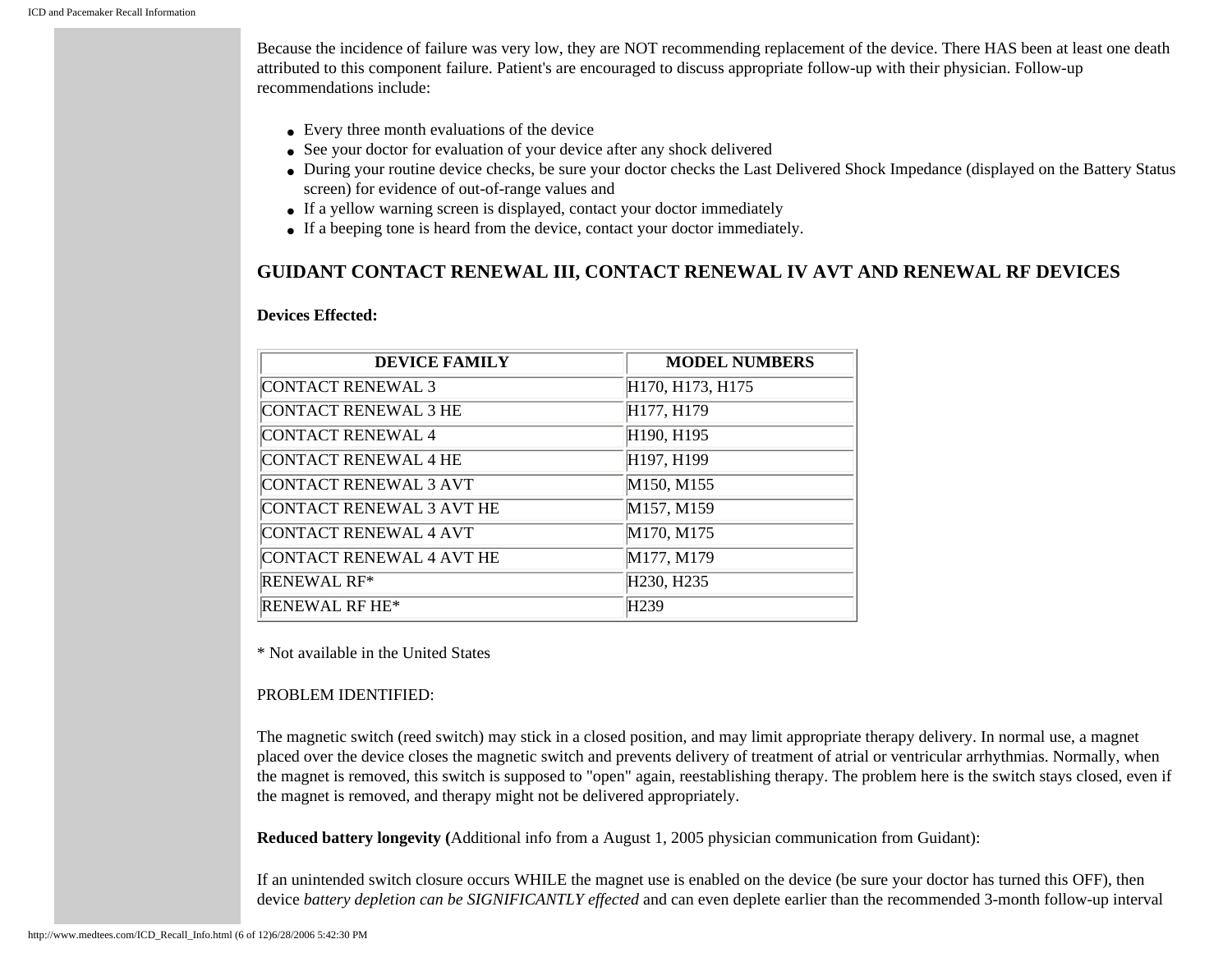that most patients use. But even WITH the magnet use DISABLED, *battery longevity can be shortened by as much as 44%*. So even with this programming change, it now appears the battery life will be severely shortened.

RATE OF OCCURRENCE (Source: Update communication from Guidant dated Aug 1, 2005)

Five occurrences of clinically-significant reed switch locking have occurred out of approximately 46,000 devices sold worldwide (0.0109%) with no occurrences documented since their earlier 23 Jun 2005 communication.

RECOMMENDATIONS BY GUIDANT:

Program Enable Magnet Use to "OFF" ensure appropriate therapy for atrial and ventricular arrhythmias will be delivered. However, with this setting:

- A magnet will no longer limit therapy.
- The programmer can suspend therapy delivery if necessary.
- You should seek attention immediately if a tone is heard from the device.

# **GUIDANT PULSAR MAX, PULSAR, DISCOVERY, MERIDIAN, PULSAR MAX II, DISCOVERY II VIRTUS PLUS II, INTELIS II, AND CONTAK TR PACEMAKER SAFETY AND CORRECTIVE ACTION DATED 18 JUL 2005**

#### **Devices Effected:**

| <b>DEVICE DESCRIPTION</b> | <b>MODEL NUMBER</b>                                  |
|---------------------------|------------------------------------------------------|
| <b>PULSAR</b>             | 0470, 0870, 0970, 0972, 1172, 1272                   |
| PULSAR MAX                | 1170, 1171, 1270                                     |
| <b>DISCOVERY</b>          | 1174, 1175, 1273, 1274, 1275                         |
| <b>MERIDIAN</b>           | 0476, 0976, 1176, 1276                               |
| <b>PULSAR MAX II</b>      | 1180, 1181, 1280                                     |
| <b>DISCOVERY II</b>       | 0481, 0981, 1184, 1186, 1187, 1283, 1284, 1285, 1286 |
| <b>CONTAK TR</b>          | 1241                                                 |
| <b>VIRTUS PLUS II</b>     | 1380, 1480                                           |
| <b>INTELIS II</b>         | 1483, 1484, 1485, 1384, 1385, 1349, 1499             |

#### PROBLEM IDENTIFIED:

Pacemaker devices manufactured between 25 November 1997 and 26 October 2000 above can have a problem with the hermetic sealing of the device, resulting in unexpected gradual degradation, resulting in a higher-than-normal moisture content in the device causing potentially:

- Premature battery depletion resulting in loss of pacing output or ability to communicate with the device
- Inappropriate accelerometer function of the device resulting in sustained pacing at the maximum sensor rate or lack of appropriate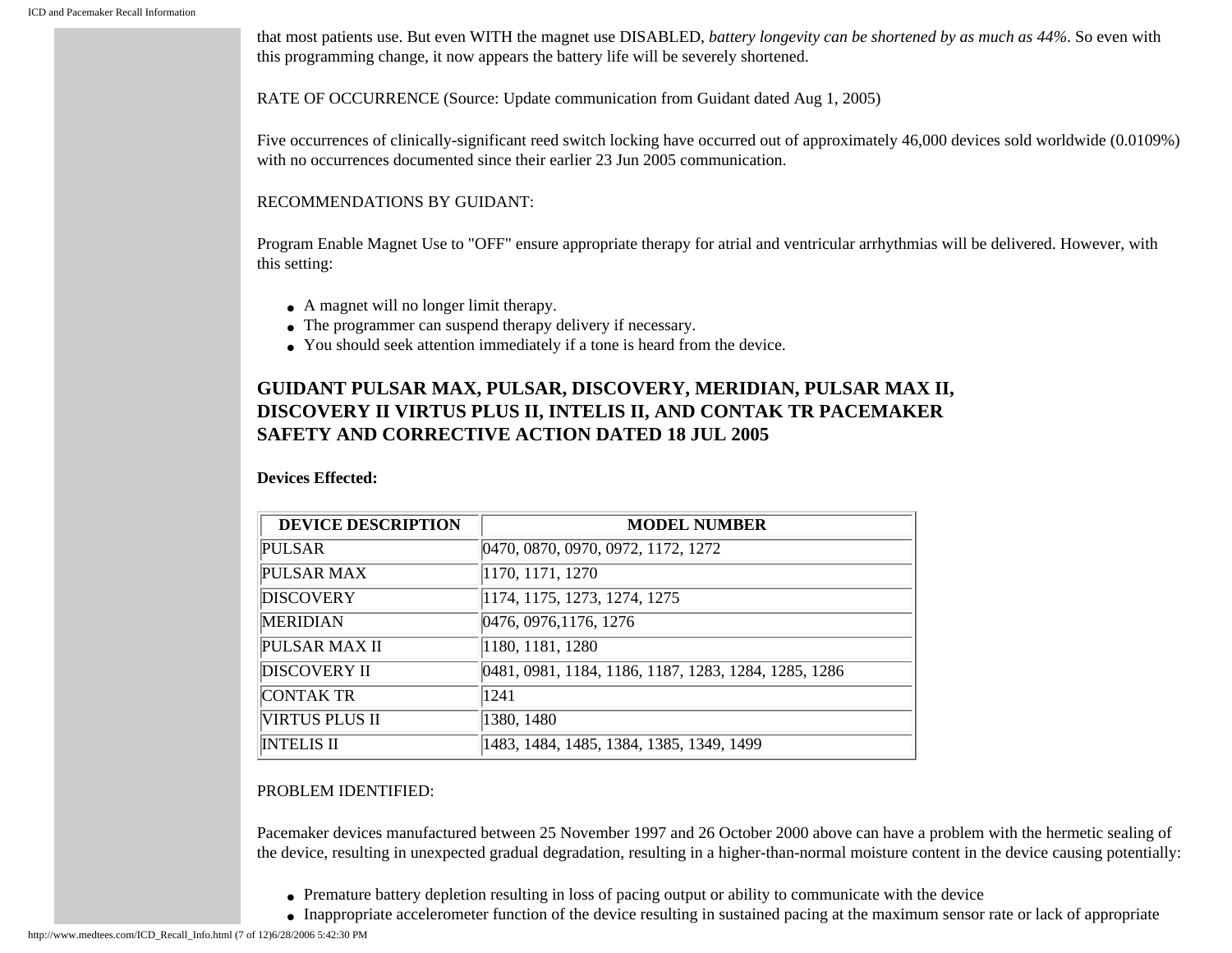sensor response to activity (this occurred in 60% of failures reported to date, but cannot be relied upon as an early detector of problems with these devices)

- Appearance of a reset warning message when the device is communicated with
- Inappropriate early display of replacement indicators

No test exists which can predict if these behaviors will occur in the future.

Findings: Approxiately 27,000 such devices exist still implanted in patients of more than 78,000 manufactured. As of 11 July 2005, 52 such device failures have occurred worldwide and returned to Guidant, 13 were found to have the same failure but NOT returned to Guidant, and four are still under evaluation, representing a failure rate between 0.17 and 0.51% of the remaining device lifetimes. Twenty (20) patients experienced loss of pacing output associated with this failure mode.

Recommendations by Guidant:

- Replace devices for pacemaker-dependent patients
- Patients that have prolonged rapid heart rates, loss of conciousness, or lightheadedness should seek immediate medical attention
- Consider increasing the frequency of follow-up

# **GUIDANT INSIGNIA and NEXUS PACEMAKERS AND CORRECTIVE ACTION DATED 22 SEP 2005**

| <b>GUIDANT PACEMAKERS</b> | <b>MODEL NUMBERS</b> |
|---------------------------|----------------------|
| <b>INSIGNIA Entra SSI</b> | 0464, 0485           |
| <b>INSIGNIA Entra DDD</b> | 0985, 0986           |
| <b>INSIGNIA Entra SR</b>  | 1195, 1196           |
| <b>INSIGNIA Entra DR</b>  | 1294, 1295, 1296     |
| <b>INSIGNIA Ultra SR</b>  | 1190                 |
| <b>INSIGNIA Ultra DR</b>  | 1290, 1291           |
| <b>INSIGNIA Plus SR</b>   | 1194                 |
| <b>INSIGNIA Plus DR</b>   | 1297, 1298           |
| INSIGNIA AVT SSI          | 482                  |
| <b>INSIGNIA AVT VDD</b>   | 882                  |
| INSIGNIA AVT DDD          | 982                  |
| <b>INSIGNIA AVT SR</b>    | 1192                 |
| <b>INSIGNIA AVT DR</b>    | 1292                 |

#### **Devices Effected:**

| <b>GUIDANT INTERMEDICS PACEMAKERS</b> | <b>MODEL NUMBERS</b> |
|---------------------------------------|----------------------|
| NEXUS Entra SSI                       | 1325, 1326           |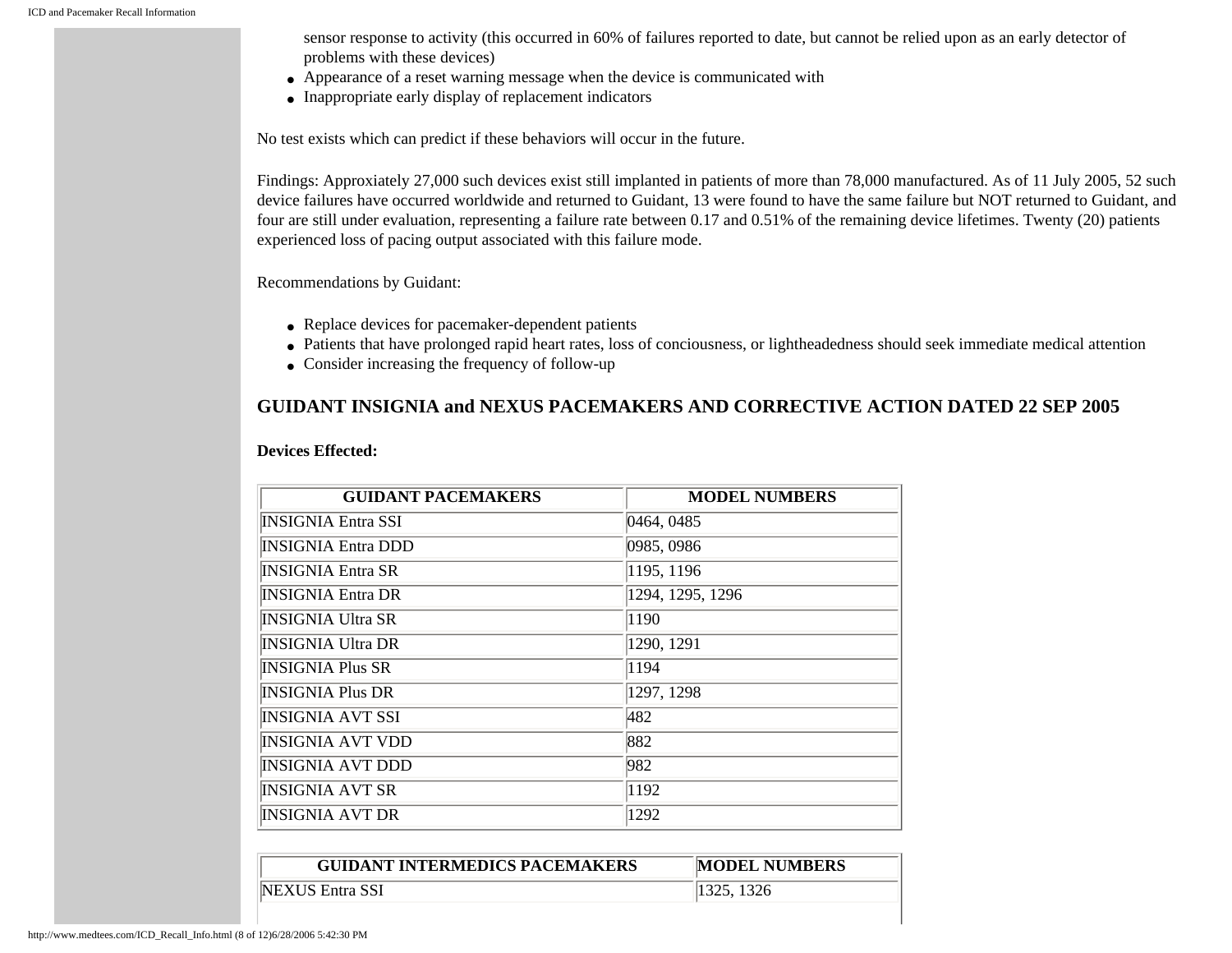| NEXUS Entra DDD       | 1425, 1426       |
|-----------------------|------------------|
| NEXUS Entra SR        | 1395, 1398       |
| NEXUS Entra DR        | 1466, 1494, 1495 |
| <b>NEXUS Ultra SR</b> | 1390             |
| NEXUS Ultra DR        | 1490, 1491       |
| NEXUS Plus SR         | 1394             |
| NEXUS Plus DR         | 1467, 1468       |
| NEXUS AVT SSI         | 1328             |
| <b>NEXUS AVT VDD</b>  | 1428             |
| <b>NEXUS AVT DDD</b>  | 1432             |
| NEXUS AVT SR          | 1392             |
| <b>NEXUS AVT DR</b>   | 1492             |

#### PROBLEM IDENTIFIED:

These pacemaker devices can have a two issues: (1) contaminant of a timing crystal in one case and (2) an a second type of timing crystal contamination which can lead to potentially:

- Intermittent or permanent loss of pacing output without warning
- Intermittent or permanent loss of telemetry with the device
- Reversion to VVI mode or appearance of a reset warning message upon interrogation

No test exists which can predict if these behaviors will occur in the future.

Findings: As of 30 November 2005, thirty-seven (37) failures out of 49,500 devices manufactured have been confirmed worldwide (0.075%) with the first crystal contaminant type of failure. The majority of failures occurred early in the device life with a mean implant time of 7 months and appears to decrease in incidence over time: no failures have occured to date after 22 months. It is estimated that 22,000 of these devices remain in the United States. *Importantly, NO device failures from this failure mode were noted in devices shipped after 12 March 2004 (the defective foreign material in the crystal chamber was removed)*. As of 12 December 2005, a second cause for failure has now been determined to be a contaminated timing crystal failure from one of two suppliers of these crystals to Guidant and has been identified in 17 of 257,000 devices worldwide (0.0066%). In these cases a no output condition was exibited at the implant procedure or pre-implant testing. One patient had syncope after implant and resusitated cardiac arrent during an elective pacemaker replacement. It is estimated that 145,000 of these devices are active in the United States.

Recommendations by Guidant as of their latest communications to physicians dated 12 Dec 2005:

- Normal monitoring, per device labeling since the events decrease in frequency over time and are very rare
- Patients that lose conciousness or lightheadedness should seek immediate medical attention
- For the second type of failure, the device should be checked in the operating room before implantation

Regarding ICD and Pacemaker Recommendation from Guidant, the reader is referred to: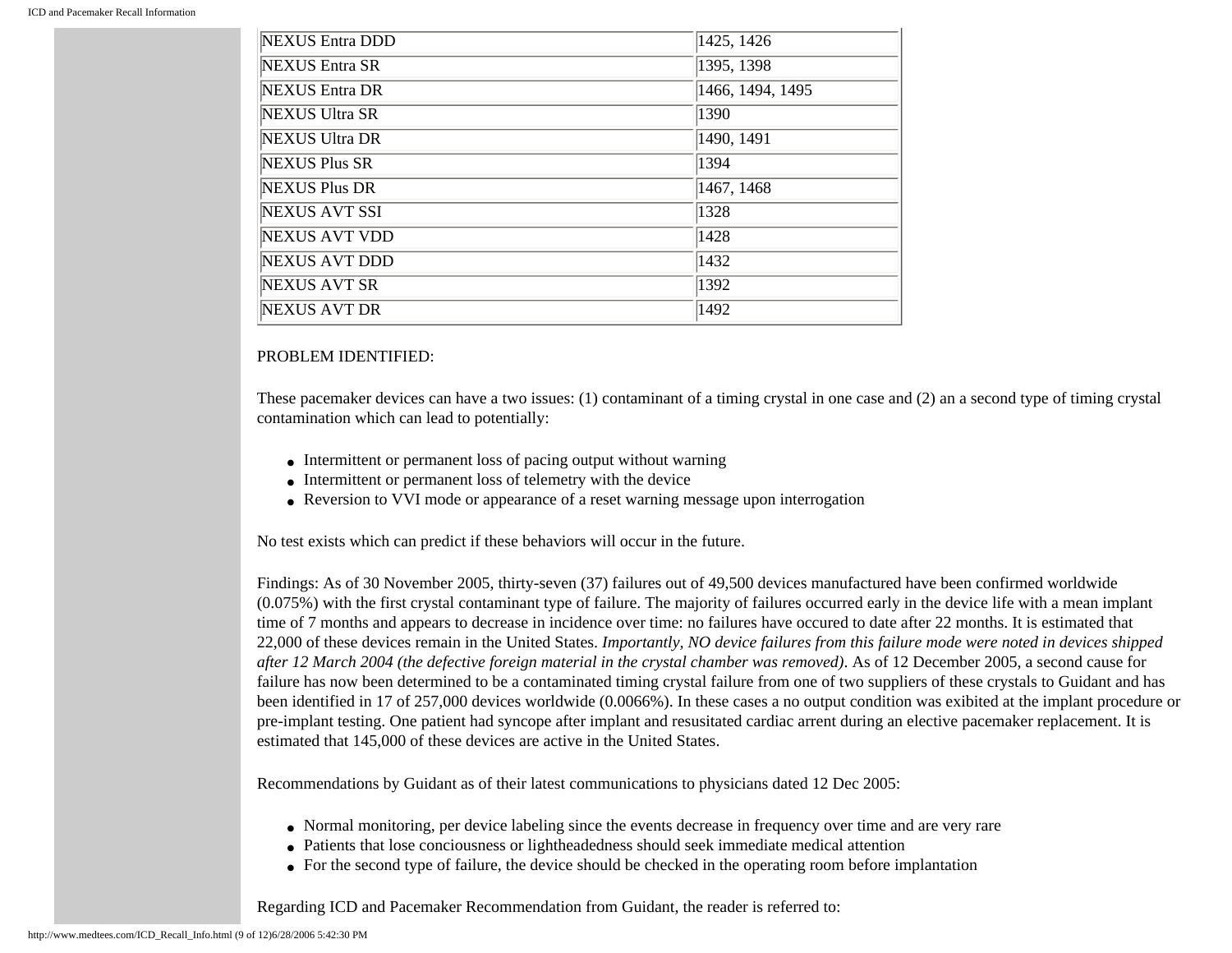[http://www.guidant.com/physician\\_communications/](http://www.guidant.com/physician_communications/)

or in the patient communications at:

<http://www.guidant.com/patient/communication/>

#### [Back to top](#page-0-1)

### <span id="page-9-0"></span>**ST. JUDE EPIC DR, EPIC PLUS DR, ATLAS DR, ATLAS PLUS DR DEVICE ADVISORY**

#### **Models Effected:**

| <b>DEVICE DESCRIPTION</b>  | <b>MODEL NUMBER</b>                      |
|----------------------------|------------------------------------------|
| <b>EPIC DR/HF</b>          | $[V-233, V-337, V-338]$                  |
| <b>IEPIC PLUS DR/VR/HF</b> | V-236, V-239, V196, V-239T, V196T, V-350 |
| ATLAS DR                   | $N-242$                                  |
| ATLAS PLUS DR/VR/HF        | V-243, V193, V193C, V-340, V-341, V-343  |

#### PROBLEMS IDENTIFIED:

- 1. Problem can occur when one of the devices tries to deliver multiple shocks in rapid succession. Due to a software problem, it is possible that the device might miss a charging cycle if the battery is nearing its elective replacement indicator.
- 2. Noise generated during battery charging can be detected by the device's accelerometer causing a temporary increase in the pacing rate that may persist after the charge is completed. This problem was traced to a faulty component supplied to St. Jude and occurs ONLY in devices with serial numbers less than or equal to 141000. **Serial numbers GREATER THAN 141000 ARE NOT EFFECTED.**

Recommendations:

Patients with these devices should have their devices checked. At the end of device evaluation, a software fix for both of these problems is "injected" into your device and will take approximately 45 seconds to correct. Devices do NOT need to be replaced.

### **ST. JUDE PHOTON DR, PHOTON MICRO VR/DR, ATLAS VR/DR DEFIBRILLATORS (ICD's)**

- Issued 6 Oct 2005

**Models Effected:**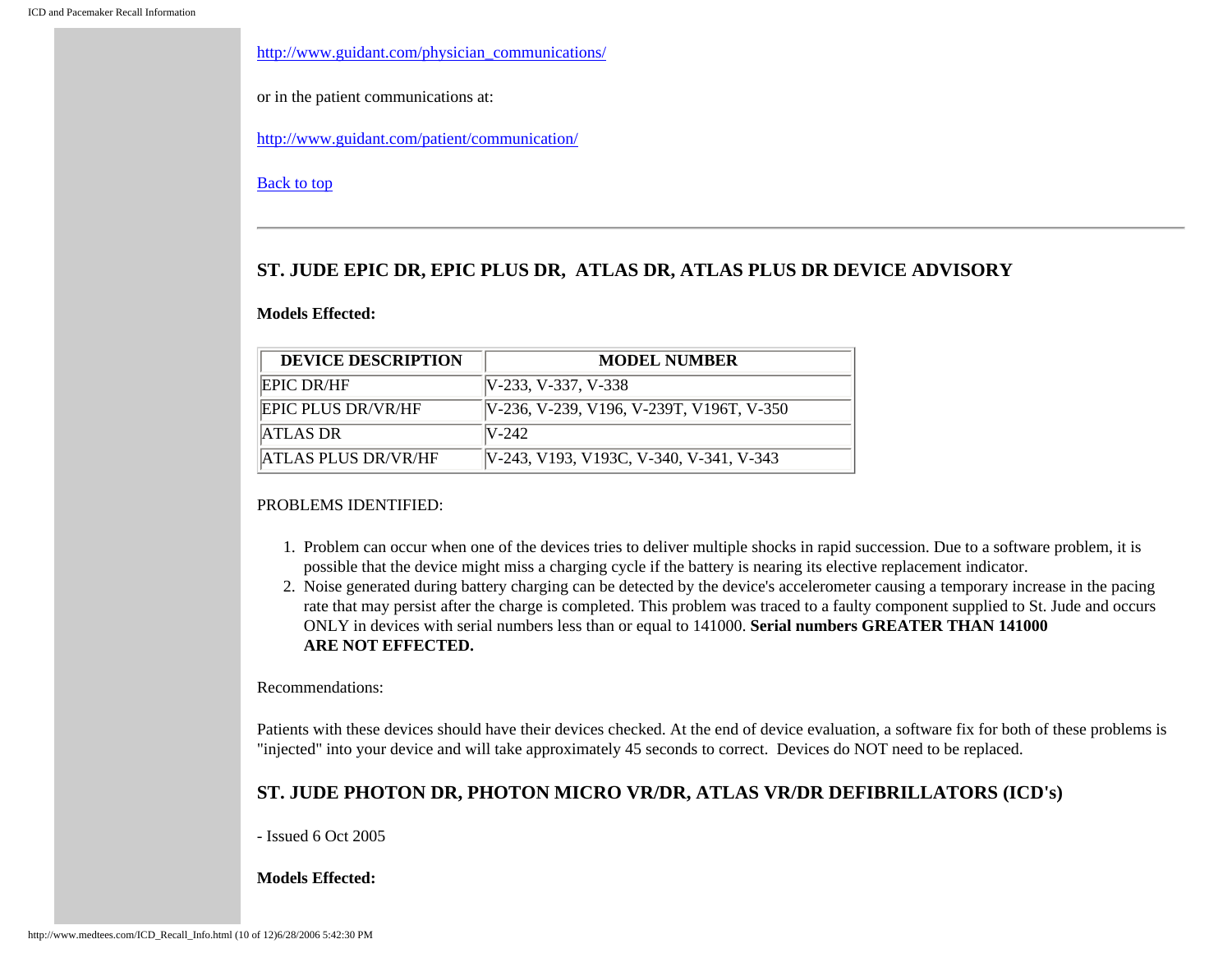| <b>DEVICE DESCRIPTION</b> | <b>MODEL NUMBER</b>               |
|---------------------------|-----------------------------------|
| <b>PHOTON DR</b>          | [V-230HV (certain serial numbers) |
| <b>PHOTON MICRO VR</b>    | IV-194                            |
| <b>PHOTON MICRO DR</b>    | $N-232$                           |
| ATLAS VR                  | IV-199                            |
| ATLAS DR                  | IV-240                            |

#### PROBLEM IDENTIFIED:

- 1. Atmospheric cosmic ionizing radiation can effect a "static random access memory " (SRAM) chip on older devices, causing rare episodes of high current drain that can deplete the battery voltage rapidly. This can result in the device possibly having no output for up to 48 hours with no pacing or defibrillation (shocking) therapy. After this, the device's battery will reach a voltage level at which the device will reach its "Hardware Reset Mode" and provide rudimentary ventricular (VVI) pacing support at a rate of 60 beats per minute and will not provide tachycardia (fast heart rhythm) detection or therapy. There are no tests to predict if a particular device's memory chip will exhibit this problem. It seems devices maufactured before 2002 are effected (a different vendor's chip was used after 2002 and is not susceptible to this problem.)
- 2. No serious patient injuries or deaths have occurred as of 6 Oct 2005. Sixty (60) of 36,000 devices have been found to be affected (incidence: 0.00167 of the devices at issue): 53 of these observed following device implant and 7 discovered before device implant. Approximatly 26,000 of these devices remain in service. The nature of the failure is random and constant over time.

#### Recommendations:

- Routine device monitoring every three months.
- If device is found in "Hardware Reset Mode," arrange for device replacement as soon as possible.
- Patients who are pacemaker dependent or who receive frequent anti-tachycardia therapies should discuss with their doctor if the device should be replaced or closely monitored, given the rare nature of the defect. If is is elected to replace the device, St. Jude will provide a replacement device at no cost to you. (*MedTees editor's note: Other surgical costs might be incurred, however*).
- Notify your doctor is there is any change in your symptoms and be dilligent about keeping follow-up appointments.

#### [Back to top](#page-0-1)

### <span id="page-10-0"></span>**DISCLAIMER**

Data contained in this webpage are deemed correct, and supplied without warranty, and can change at any time. Actual recommendations for patient management can only be given by your health care provider. We have taken the liberty of trying to simplify the terms used by the manufacturers to make them easier to understand for patients. Readers are encouraged to seek additional information from their health care provider or appropriate device manufacturer.

#### - MedTees.com

#### [Back to Top](#page-0-1)